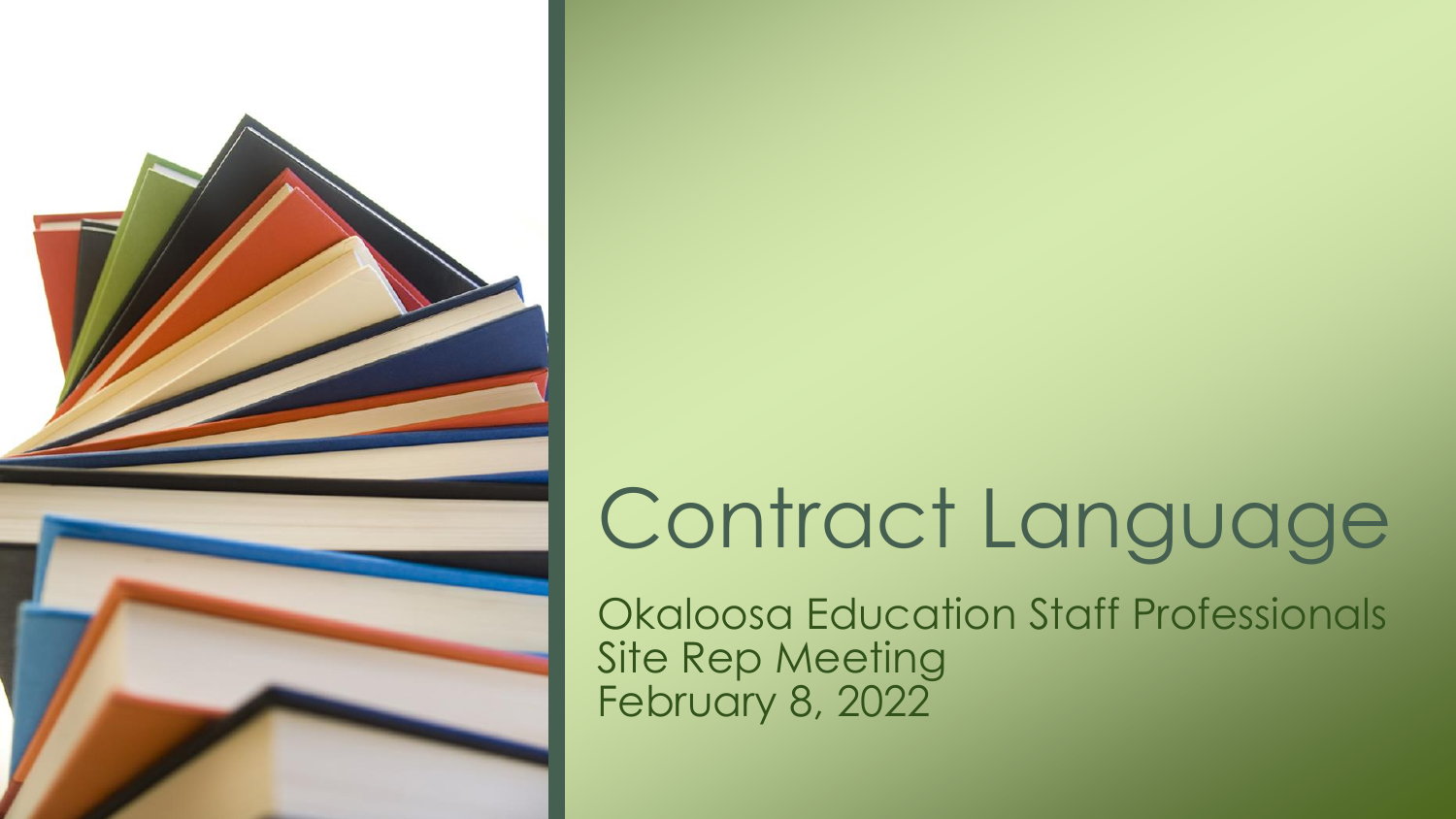## SCENARIO: TEMPORARY LEAVE

• Several employees at a school have requested the use of temporary leave in the contract. Suzie is granted an hour for a dentist appointment, but Tommy was denied for his doctor appointment.

– What do you think?

Page 29, Article XII K. 8.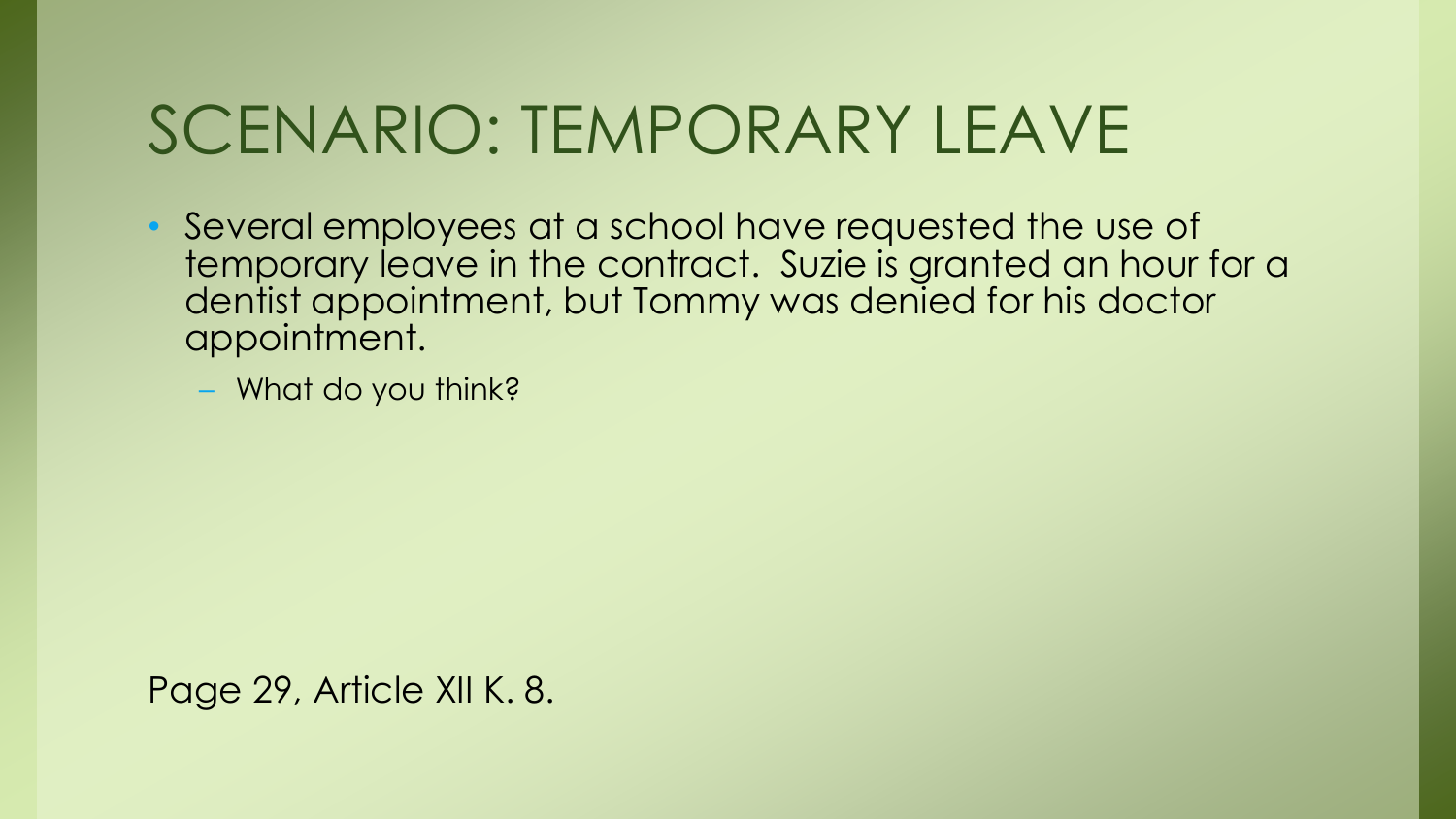#### SCENARIO: SUCCESS PLANS

- A bus driver has been unable to make it to work on time throughout the school year. In April, the route coordinator puts the employee on a success plan. The driver's timeliness does not improve before their final evaluation in May. The driver is marked as "does not meet expectations" in two categories.
	- Right or Wrong?

Page 23, Article 9, A.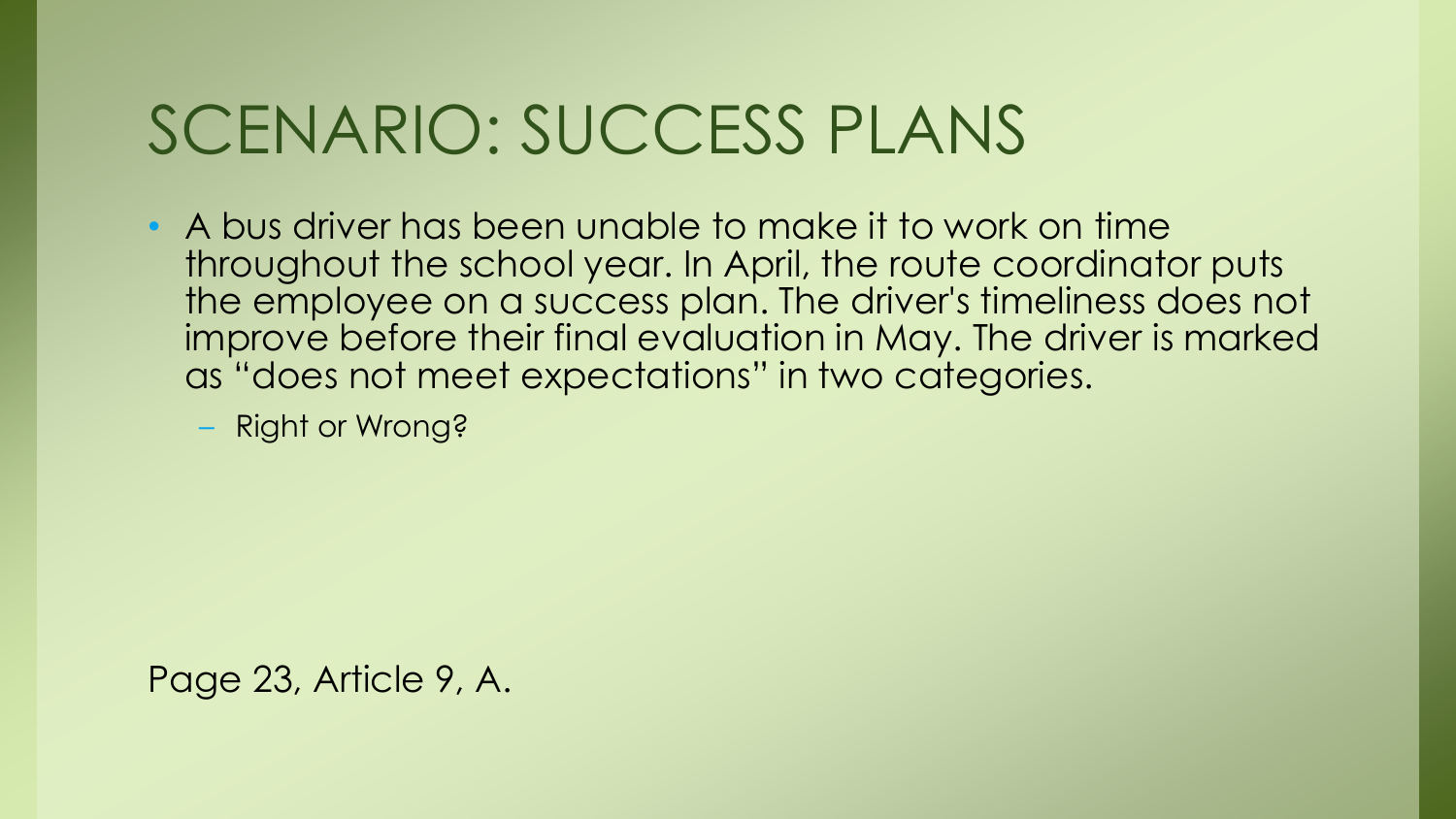## SCENARIO: PROCTORING EXAMS

• You are the Principal at a large elementary school and have had to call on paraprofessionals to proctor state exams several times throughout testing. You have found that one particular paraprofessional is a fast and efficient proctor and have been using this employee as much as possible during testing.

– Good choice or bad choice?

Page 37, Article 13, B. 11.